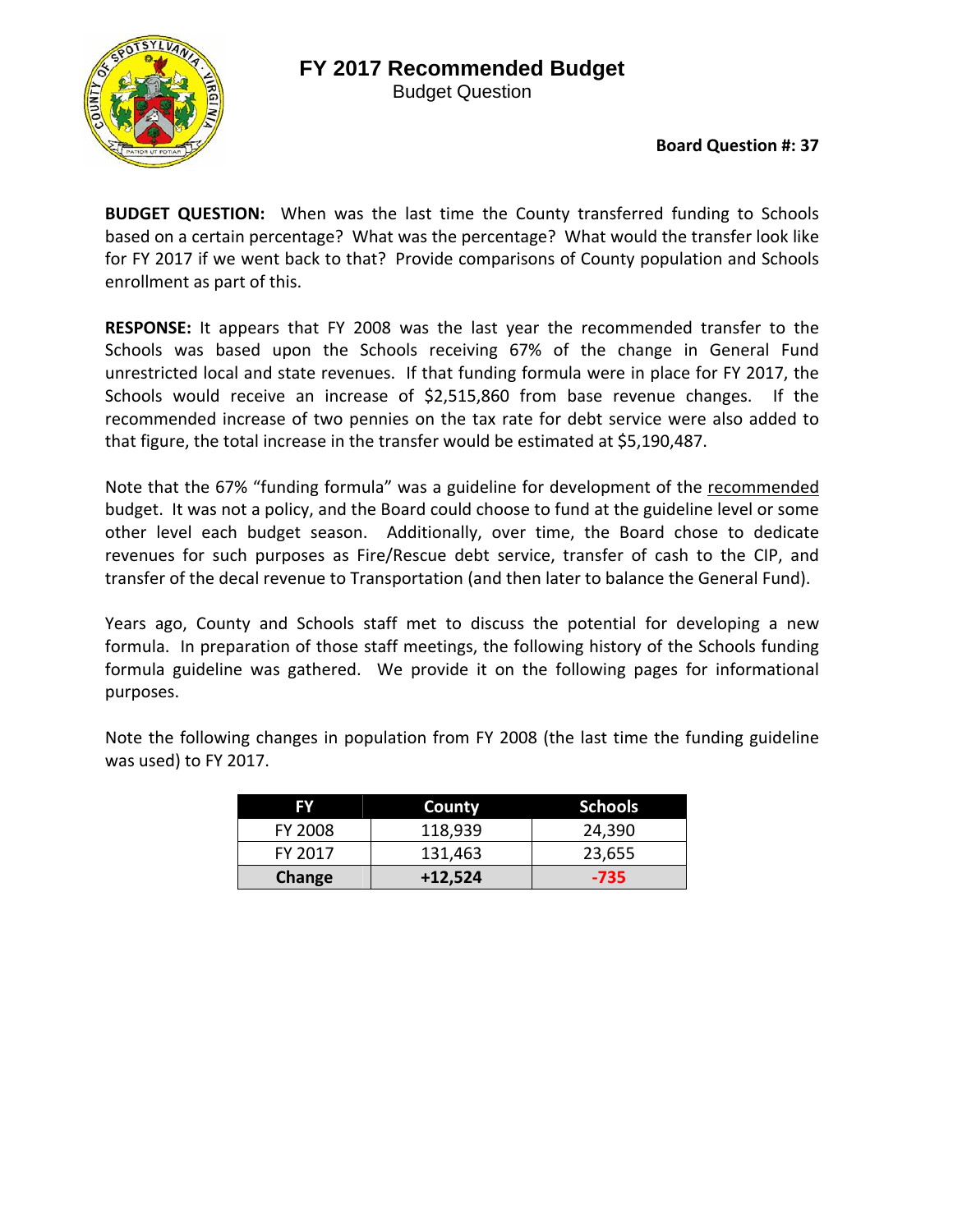## **FY 2017 Recommended Budget**

Budget Question

## **HISTORY OF SCHOOL FUNDING FORMULA GUIDELINE**

School local funding is a major share of the General Fund Budget. Many Virginia counties use funding formulas to determine the local share of School funding and formulas vary from County to County. Spotsylvania's formula was developed as follows:

- In the mid‐1990's, the County Administrator directed County Budget staff to gather historical data on the transfer of local funds to the School Operating Fund. A five-year history (FY 91 through FY 95) was used to calculate the local transfer of operating funds as a percentage of General Fund "local, undesignated revenues". (This included some state funding which is not designated for specific programs.) The historical average of those transfers, excluding the transfer for debt service, was approximately 50% of those revenues.
- The Board established a funding formula guideline as 51% of local, undesignated revenues, plus the required School debt service for each year. The Board approved this guideline and also established a practice of transferring any unspent local funds back to the Schools in the subsequent fiscal year (carryover funds). The first resolution for the carryover was approved on 4/11/95 at the same time as the approval of the FY 95/96 Budget.
	- o The formula has always been based on a share of undesignated revenues as defined above. At no point has the formula been a share of all General Fund revenues.
- During the preparation of the FY 2003 Budget, staff recommended, and the Board accepted, a change in the formula to provide 67% of local, undesignated revenues (using the same revenues as in the previous formula) for both operations and debt service. Again, the 67% figure was derived from the historical transfer for both operations and debt service.
- During the approval of the FY 2006 Budget, the Board approved tax increases specifically for public safety. When preparing the FY 2007 Budget, staff recommended, and the Board approved, a revision to the funding formula, to begin with the previous year's funding amount, plus 67% of the change in undesignated revenues. This change was made to ensure that the tax increases noted above remained designated for their approved purpose.
- The School funding formula is used as a guideline for the development of the Recommended Budget. During the Budget work sessions, the Board of Supervisors have revised the recommendation, as shown in the following table:

|               | <b>Guideline level</b> | <b>Approved Funding</b> | Change         |
|---------------|------------------------|-------------------------|----------------|
| FY2004        | \$87,110,555           | \$88,198,270            | $+ $1,087,715$ |
| <b>FY2005</b> | \$94,686,807           | \$95,248,577            | $+ $561,770$   |
| <b>FY2006</b> | \$101,823,076          | \$101,019,590           | ( \$803,486)   |
| FY2007        | \$110,498,245          | \$109,165,396           | (51, 332, 849) |
| <b>FY2008</b> | \$117,621,288          | \$117,941,782           | +\$320,494     |